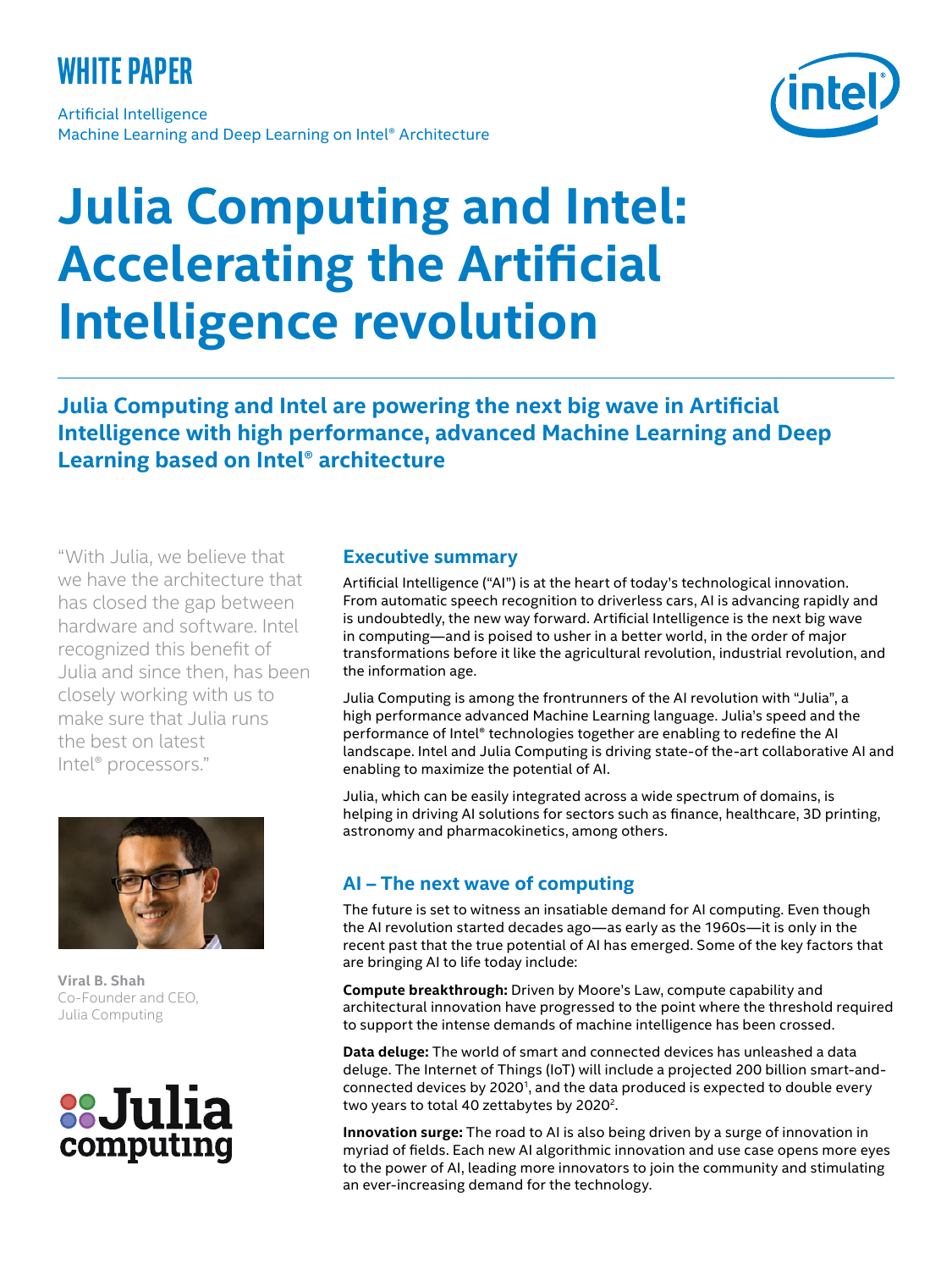# **Realizing the potential of AI with Machine Learning and Deep Learning**



Machine Learning and Deep Learning are some of the most capable AI tools for solving complex problems, and will continue to be developed and leveraged in the future. Machine Learning involves using a variety of algorithms that learn from analyzing data and improve performance based on real-world experience. Deep Learning is a rapidly emerging branch of Machine Learning, which relies on large data sets to iteratively train many-layered neural networks inspired by the human brain.

"AI has become increasingly interesting for everyone. Part of the allure for AI comes from this concept called Deep Learning, which basically tries to simulate the human brain. Neural work the way neurons work in the human brain. By simulating these neural networks, very complex problems that we believed to be difficult to be addressed by computers are now possible, whether it's language translation, speech recognition or image recognition," says Viral Shah, Co-Founder and Chief Executive Officer, Julia Computing.

#### **Challenges of traditional AI solution development platforms**

A large number of programming languages and development platforms for AI exist today. However, most of these languages or platforms are not optimized for maximizing the potential of AI. Mathematical or domain specialists prefer writing programs or algorithms on languages that are easy to use like Python\* or R\* or MATLAB\* and then re-write the programs on C\*, FORTRAN\* or C#\* for performance reasons.

Another key challenge for developing AI solutions is the requirement for extremely powerful, robust and scalable computing platforms. "The challenge is that it needs a lot of computational horse power and that's where the world is moving towards and that's where Deep Learning needs a lot of data, it's using a lot of computational power on the cloud, lots of hardware and software coming around it," says Viral Shah.

#### **Julia - A fresh approach to AI solution development**

Viral Shah and his colleagues came up with the idea of creating an easy to use, scalable and high-performance Machine Learning language for AI. Julia Computing was founded in 2015 by the creators of the Julia programming language ("Julia") with a mission to develop products that make Julia easy to use, easy to deploy and easy to scale.

Julia provides the ideal programming environment for developing AI solutions by combining the functionality of advanced, quantitative environments such as R and Python with the speed of programming languages like Java\* and C++\*.

Not only does Julia solve the problem of using multiple languages but also provides high compatibility and interoperability with other AI languages for a seamless and optimal programming experience. Providing more insights into these advantages, Viral Shah adds, "Julia is ideal for AI algorithms and has interoperability with Python, R, C and FORTRAN as well. What Julia is able to do in the field of AI and Machine Learning is that one can write their own AI libraries in Julia from scratch. It gets the best performance from the hardware one may be running it on. Also, it's able to leverage existing Python or C based libraries such as TensorFlow\* and MXNet\*."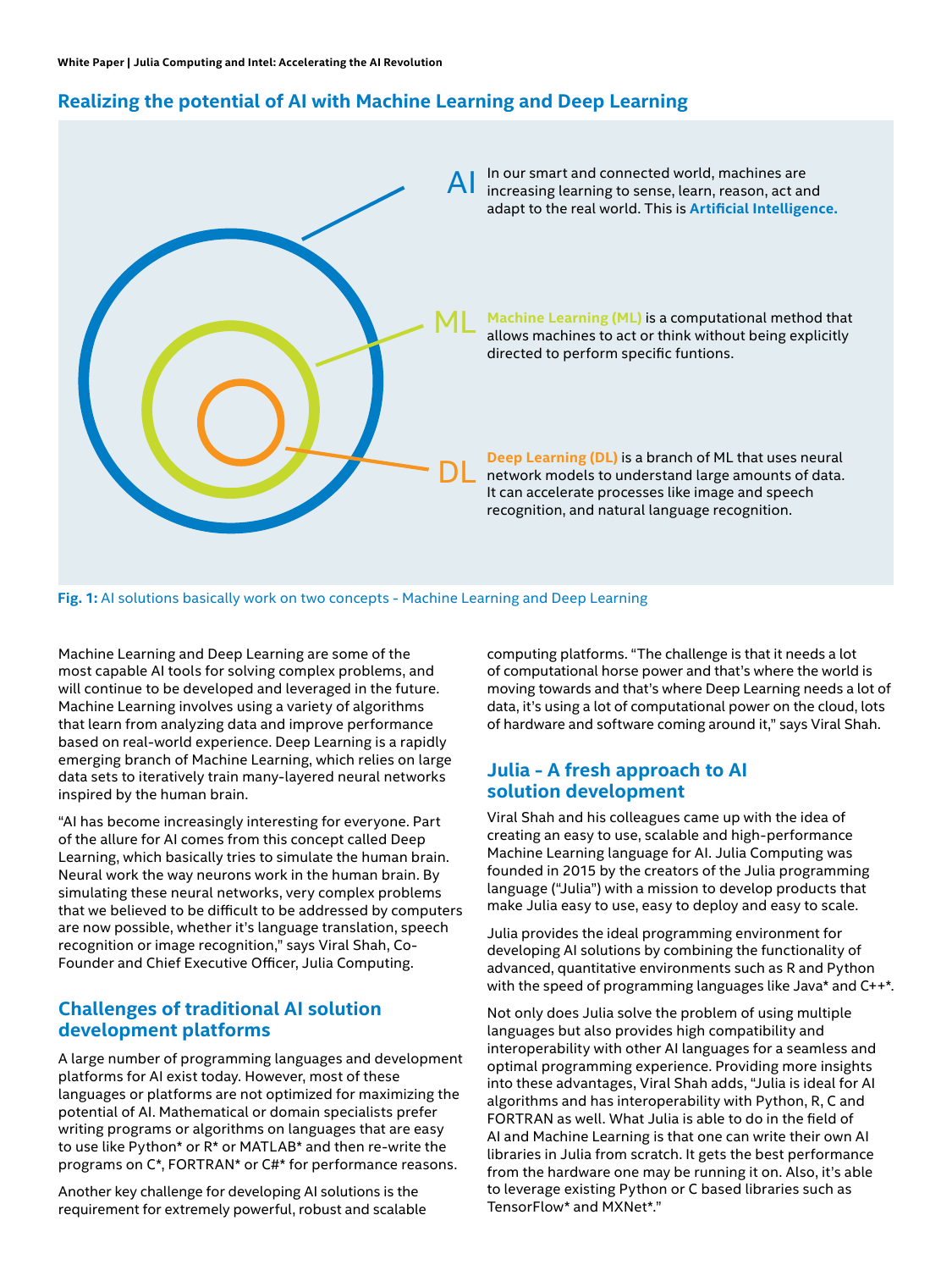# **Why Julia for Machine Learning and Deep Learning?**



#### **Fig. 2:** Benefits of Julia for Machine Learning and Deep Learning

Julia Computing offers a complete portfolio of Julia based products that are built for the ease of programmers and program development. They are JuliaPro, JuliaBox, JuliaFin and JuliaRun. "With JuliaPro you can start developing without having to worry about open source. JuliaPro includes over 150 widely used Julia packages, including the best Machine Learning and AI libraries such as TensorFlow\*, MXNet\*, Mocha\*, etc. JuliaRun helps you to deploy your Julia application to a large cluster cloud or a public cloud very easily. It helps you scale it to even thousands of nodes and manage your deployments. JuliaBox enables users to login free of cost, program and save it on the cloud. Finally, JuliaFin is built for finance professionals for asset management, risk management, capital allocation, trading and back testing among other functions," enlightens Deepak Vinchhi, Co-Founder and Chief Operating Officer, Julia Computing.

#### **Intel is unleashing the full compute potential for AI**

Machine Learning entails parallel processing of vast amounts of mostly unstructured data—like video streams or sensor data feeds—in real time. Because of the specialized nature of this task, much of the preliminary effort has been focused on specialized graphics processors rather than industrystandard computing platforms.

Intel offers a comprehensive, flexible and performance optimized portfolio of hardware products for Machine Learning and Deep Learning, including Intel® Xeon® processors and Intel® Xeon Phi™ processors for general purpose infrastructures, as well as Field-Programmable Gate Arrays (FPGAs) and the Nervana™ platform for workload-optimized environments.

"With Julia, we believe that we have the architecture that has closed the gap between hardware and software. Intel recognized this benefit of Julia and since then has been closely working with us to make sure that Julia runs the best on latest Intel® processors," says Viral Shah, explaining how Intel technology is key to advancing AI solutions.

As demonstrated above, Intel has the best-in-class hardware portfolio for Machine Learning and Deep Learning, but software is also a key element to unleash the full compute

"Machine Learning platforms like Julia require enormous computational ability that drives down the time to train. Intel has the best-in-class hardware portfolio and offers an optimized software stack to deliver game-changing AI applications."



**Margaret Burgraff** Vice President, Software and Services Group, General Manager, Global Geographies & Business Development, Intel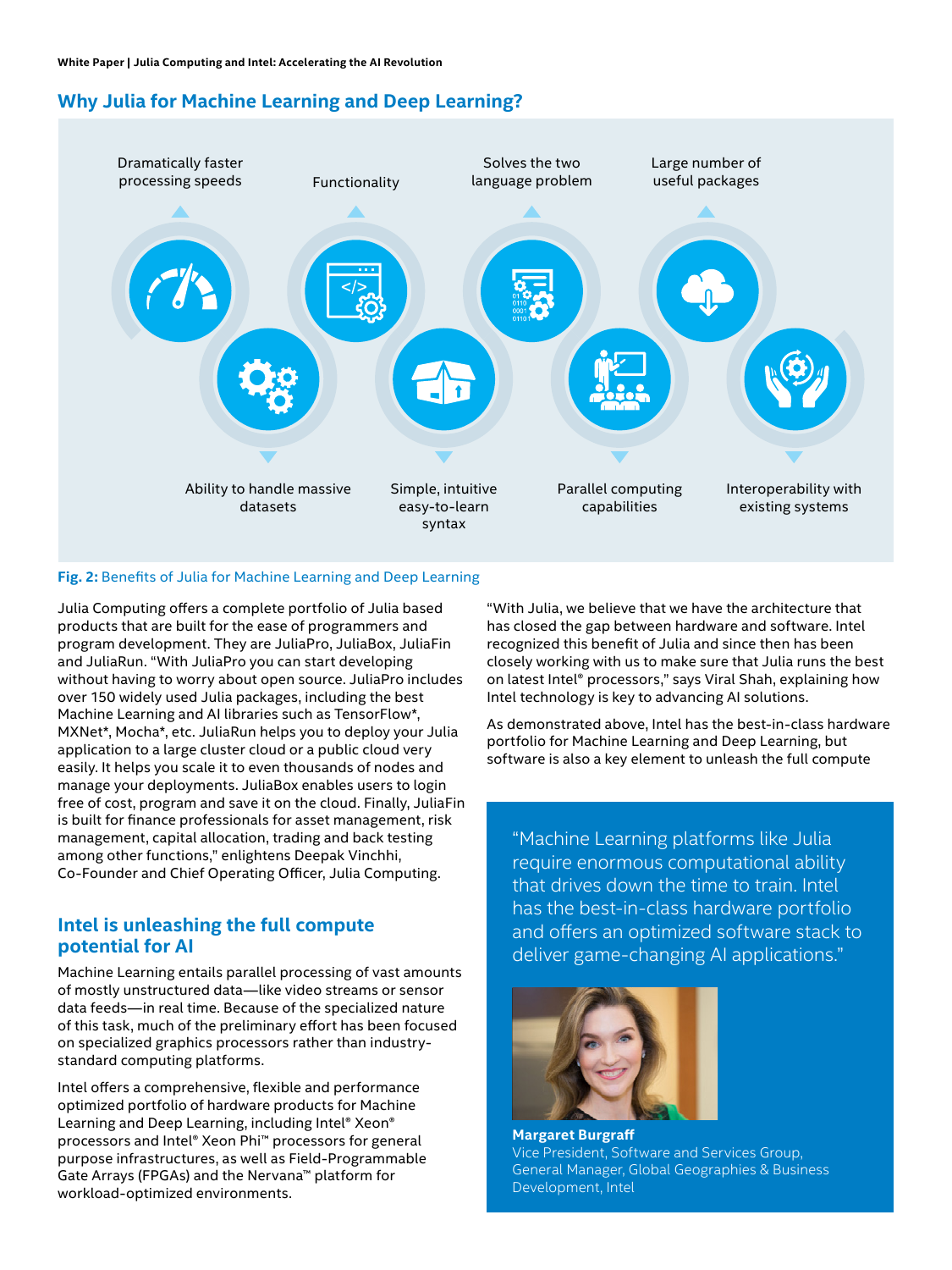#### **White Paper | Julia Computing and Intel: Accelerating the AI Revolution**

potential. Machine Learning platforms like Julia require both enormous computational ability that drives down the time to train and software frameworks that open up the possibilities of Machine Learning to software developers in every industry.

Intel offers an optimized software stack in order to deliver game-changing AI applications. At the basic level, Intel optimized primitive functions are used across a wide array of Machine Learning and Deep Learning frameworks and solutions. At the framework level, Intel is committed to optimizing the most popular analytics, Machine Learning and Deep Learning frameworks. Intel offers the Deep Learning SDK to accelerate Deep Learning training and deployment.

#### **Strong collaborations to enable the future of AI**

Intel and Julia Computing share a history of collaboration that goes back a long way. Emphasizing this, Viral Shah says, "We have been working closely with Intel from the very early days of Julia Computing, actually even before Julia Computing existed. We worked very close to leverage the best instruction sets that Intel provides in Julia programs so that the users of Julia can sort of leverage the power of Intel® processors."

Intel was instrumental in driving the success of Julia, as we can gather from what Viral Shah says about the collaboration, "Very early on when Julia Computing was formed, Intel actually reached out to us. We had an agreement where we would get access to early release of hardware and get Julia running on their latest chip. Engineers from Intel would fix bugs as they show up, and at the same time we at Julia Computing would fix Julia related issues so that scientists using Julia on the latest Intel's hardware get the performance benefits and ease of use that they are looking for. So it's really a multi-party collaboration that has been possible because of our partnership with Intel."

### **Driving innovative usages for AI**

Julia Computing has been involved in groundbreaking efforts towards advancing and redefining the AI landscape and ultimately changing the lives of billions through innovative AI solutions. Key projects of Julia for redefining the future of AI include:

#### **Drishti Eyecare\***

Julia Computing is working on building a Deep Learning neural network software for Drishti Eyecare in India that will identify patients in rural India that have treatable abnormalities and can be brought to urban centers before the loss of vision.

#### **Celeste**

Intel, Lawrence Berkeley National Laboratory (Berkeley Lab)\*, UC Berkeley\*, MIT University\* and Julia Computing are together working on this project that aims to create an astronomical catalog of the visible universe through scalable Bayesian inference.

#### **Aviva\***

A number of large investment banks and insurers are now using Julia for risk analytics, portfolio management, real-time trading and time series analysis. Aviva\*, a global insurance company, uses Julia for all its regulatory compliance in the UK and Europe. The company replaced an old IBM\* algorithmic system with Julia which is faster, takes lesser space and is cost-effective.

#### **Autonomous Cars**

The Autonomous Car Group at the University of California, Berkeley has produced a model car that runs Julia for doing all of its path planning. The model car can drive around avoiding obstacles and even drift park on its own. The same software supported by Julia has been put on a full sized car and is in the research and development stage.